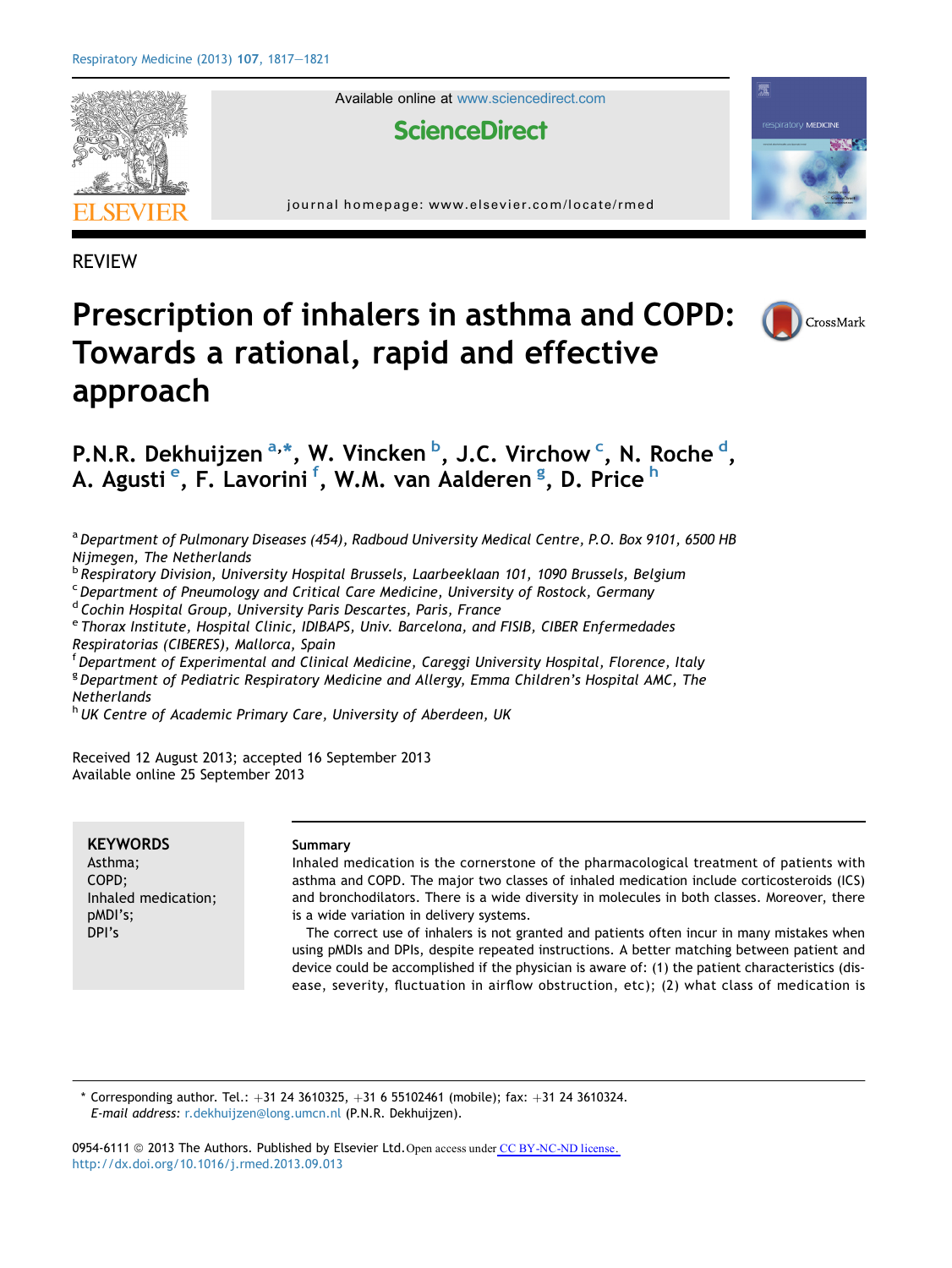indicated; (3) where in the lung the medication should be delivered; and, (4) how this can be best achieved by a given device in this specific patient.

We focus on the prescription of pMDIs and DPIs at the GP office or at the outpatient clinic of the hospital, and we propose an evidence based approach enabling the caregiver to make a rational choice in only a few minutes by just considering the following four simple questions: Who?, What? Where? and How? (the so-called 3W-H approach).

© 2013 The Authors. Published by Elsevier Ltd. Open access under [CC BY-NC-ND license.](http://creativecommons.org/licenses/by-nc-nd/3.0/)

#### Contents

# Introduction

Inhaled medication is the cornerstone of the pharmacological treatment of patients with asthma and COPD. The major two classes of inhaled medication include corticosteroids (ICS) and bronchodilators. There is a wide diversity in molecules in both classes. Moreover, there is a wide variation in delivery systems. The most frequently used are pressurized metered dose inhalers (pMDIs) and dry powder inhalers (DPIs) [\[13\]](#page-4-0).

When prescribing a specific inhaler device, clinicians should consider a number of factors, including the ability to generate an adequate inspiratory flow, the capacity to handle the device appropriately and, importantly, its coordination with the inspiratory effort.

However, the correct use of inhalers is not granted and patients often incur in many mistakes when using them [\[6,8,10,15\]](#page-4-0). Mistakes are made both with pMDIs  $[14]$  and DPIs [\[12\],](#page-4-0) despite repeated instructions [\[20\]](#page-4-0). These instructions should be uniform among all caregivers but this is often not the case. In addition, reduced adherence and compliance are associated with misuse of inhaler device on the one hand and have been linked to poor asthma control [\[5\]](#page-4-0) and COPD outcomes on the other [\[7\]](#page-4-0). This may increase morbidity and perhaps even mortality. Clearly, this impacts on the financial costs of treating these patients [[9\]](#page-4-0). These and other factors are summarized in [Table 1](#page-2-0) and may negatively influence the optimal use of inhalers ([Table 2](#page-2-0)).

A better matching between patient and device could be accomplished if the physician is aware of: (1) the patient characteristics (disease, severity, fluctuation in airflow obstruction, etc); (2) what class of medication is indicated; (3) where in the lung the medication should be delivered; and, (4) how this can be best achieved by a given device in this specific patient.

The aim of this paper is to assist the caregiver in prescribing inhaled in prescribing the most appropiate inhaler for adult patients by using a evidence-based rational and effective approach. We focus on the prescription of pMDIs and DPIs at the GP office or at the outpatient clinic of the hospital, and we propose an evidence based approach enabling the caregiver to make a rational choice in only a few minutes by just considering the following four simple questions: Who?, What? Where? and How? (the so-called 3W-H approach).

# Who? consider asthma and COPD disease characteristics

Firstly, it is important to determine if a patient has asthma or COPD (or an overlap syndrome). In some cases, the diagnosis might have been already established but suggestive features of COPD and asthma are listed in [Table 1](#page-2-0) [\[17\].](#page-4-0) Both in asthma and COPD there is a wide spectrum of severity, with wide variations in levels of airflow limitation, level of hyperinflation at rest and during exercise, and the work of breathing in stable and unstable disease. It is important to consider these aspects because they may eventually influence the choice of a specific device. Ideally, the device should be suitable for a specific patient in stable and unstable clinical conditions. An important determinant is his/her ability to generate adequate inspiratory flow, especially in the case of a DPI. In patients with severe hyperinflation (as it occurs in some patients with COPD and during asthma attacks) inspiratory flow rate may be reduced. In addition, inspiratory muscles may be at mechanical disadvantage in the presence of severe hyperinflation. This may contribute to the sense of dyspnoea during inhalation via a DPI and may thus reduce efficacy. Other issues to consider include the presence of comorbidities (e.g. arthritis) which may affect inhaler handling.

#### What? consider the type of drug to use

Inhaled corticosteroids (ICS) are the cornerstone of antiinflammatory treatment in patients with asthma. Several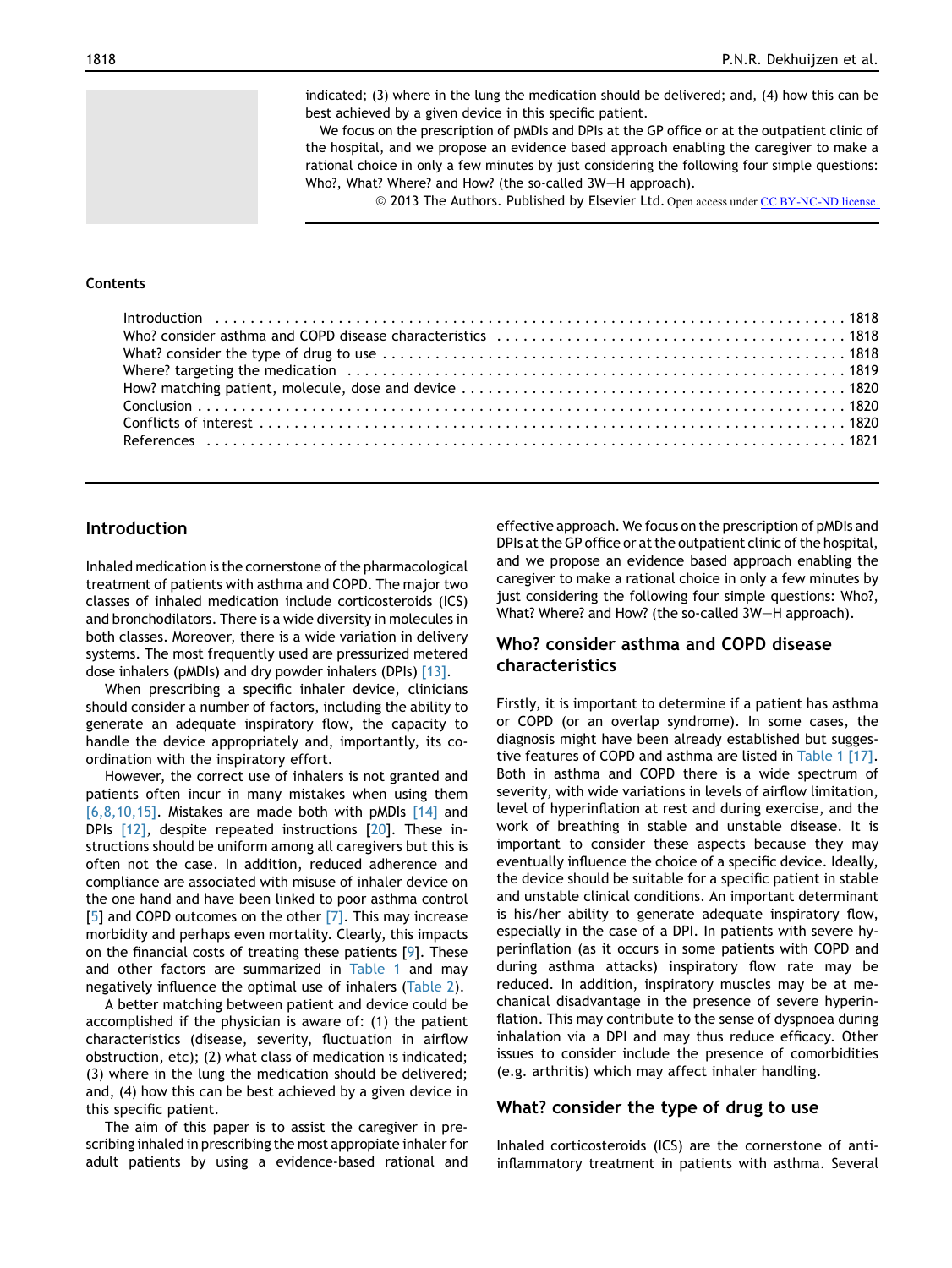| Patient-related factors    | Including (i) the ability to inhale consciously, handle the device             |
|----------------------------|--------------------------------------------------------------------------------|
|                            | and coordinate the use of the device and the inspiratory effort,               |
|                            | (ii) patient's preference and (iii) adherence and compliance. Other factors    |
|                            | may include age and comorbidities.                                             |
| Disease-related factors    | Since (i) severe and/or acute airflow obstruction may compromise the ability   |
|                            | to generate an adequate inspiratory flow and (ii) therapeutic strategy and     |
|                            | indications not the same for asthma and COPD.                                  |
| Device-related factors     | As the optimal inhalation profile differs between pMDIs (slow inspiration is   |
|                            | preferable) and DPIs (high-flow inhalation in required, with fast acceleration |
|                            | especially for reservoir devices).                                             |
| Caregivers-related factors | Accounting for the availability and knowledge of professionals involved in     |
|                            | information and education (general practitioners, specialists, nurses,         |
|                            | physiotherapists, pharmacists).                                                |

<span id="page-2-0"></span>Table 1 Important factors to consider when selecting an inhaler device for a specific patient.

ICS are available, with some differences with regard to local potency, oropharyngeal side effects, and particle size (see below). In patients with more than mild asthma, the combination of an ICS and a LABA in one inhaler is often prescribed.

In COPD, the primary pharmacologic intervention consists of long-acting inhaled bronchodilators. The response of patients to inhaled anticholinergics, beta agonists and the combination of these two may vary. Lung function response is a poor predictor of clinical response, which has to be prioritized. The initial and subsequent choices may also be influenced by the existing comorbidity and potential side effects of inhaled bronchodilators. For example, b2 agonists should be avoided in patients with tremor. Anticholinergics should be avoided in case of glaucoma and a history of urinary retention. A debate is still going on what to choose for patients with high risk of rythmic and/or ischaemic cardio-vascular side-effects, since both anticholinergics and  $\beta$ 2 agonists may lead to such effects.

#### Where? targeting the medication

Bronchial asthma is characterized by an eosinophilic inflammatory process in the airways, which is present throughout all airways, both the large airways and the small peripheral airways with a diameter of 2 mm and less. These small airways comprise most of the airway surface in the lungs. In addition, this inflammatory process extends even to the alveolar compartment. This so-called peripheral inflammation may be related to the clinical manifestation of the severity of asthma. The periphery of the lung contains a very high concentration of steroid receptors [\[1\]](#page-4-0). Targeting the small airways with ICS with a small particle size and a high peripheral deposition may result in better control of the disease in a subset of patients. Indeed, several clinical-mechanistic studies have shown that, in contrast to the 'conventional' ICS with 'large' particles, these ultrafine ICS may induce functional and immunologic alterations in the peripheral lung compartment [\[18\].](#page-4-0)

The pathology in COPD is characterized by inflammation, mucus hypersecretion, oedema, bronchospasm and in case of emphysema, loss of alveolar retraction forces. All these changes reduce the patency of the small airways. Maximal bronchodilatation (e.g. bronchiolodilatation) thus reduce air trapping at rest and during exercise  $[11]$ .  $\beta$ -2 receptors are present everywhere in the lung, with the highest concentration in the periphery of the lung [\[2\]](#page-4-0). Cholinergic receptors are also present everywhere in the airway walls,

|                   | <b>COPD</b>                                                                                                                                                                | Asthma                                                                                                                                             |
|-------------------|----------------------------------------------------------------------------------------------------------------------------------------------------------------------------|----------------------------------------------------------------------------------------------------------------------------------------------------|
| Onset<br>Symptoms | Mid-life (rare before age 35)<br>Typically dyspnoea, cough, mucus production Typically dyspnoea, cough, chest tightness,<br>Slowly progressive<br>Dyspnoea during exercise | Early life, usually childhood<br>wheeze (often occurring at night or early morning)<br>Vary from day to day (can improve with removal of triggers) |
| Smoking history   | Long history of tobacco smoking<br>likely (current or ex-smoker)                                                                                                           | Dyspnoea after exercise<br>Possible                                                                                                                |
| Co-morbidities    | osteoporosis, diabetes, depression                                                                                                                                         | Chronic diseases common, e.g. heart disease, Allergy, rhinitis and/or eczema often present                                                         |
| Family history    | History of obstructive airway<br>disease increases risk                                                                                                                    | Family history of asthma or allergy<br>increases risk 2-6-fold                                                                                     |
|                   | Airflow obstruction Not completely reversible                                                                                                                              | In most instances completely reversible                                                                                                            |

Table 2 Suggestive features for differential diagnosis of COPD and asthma from [\[17\]](#page-4-0).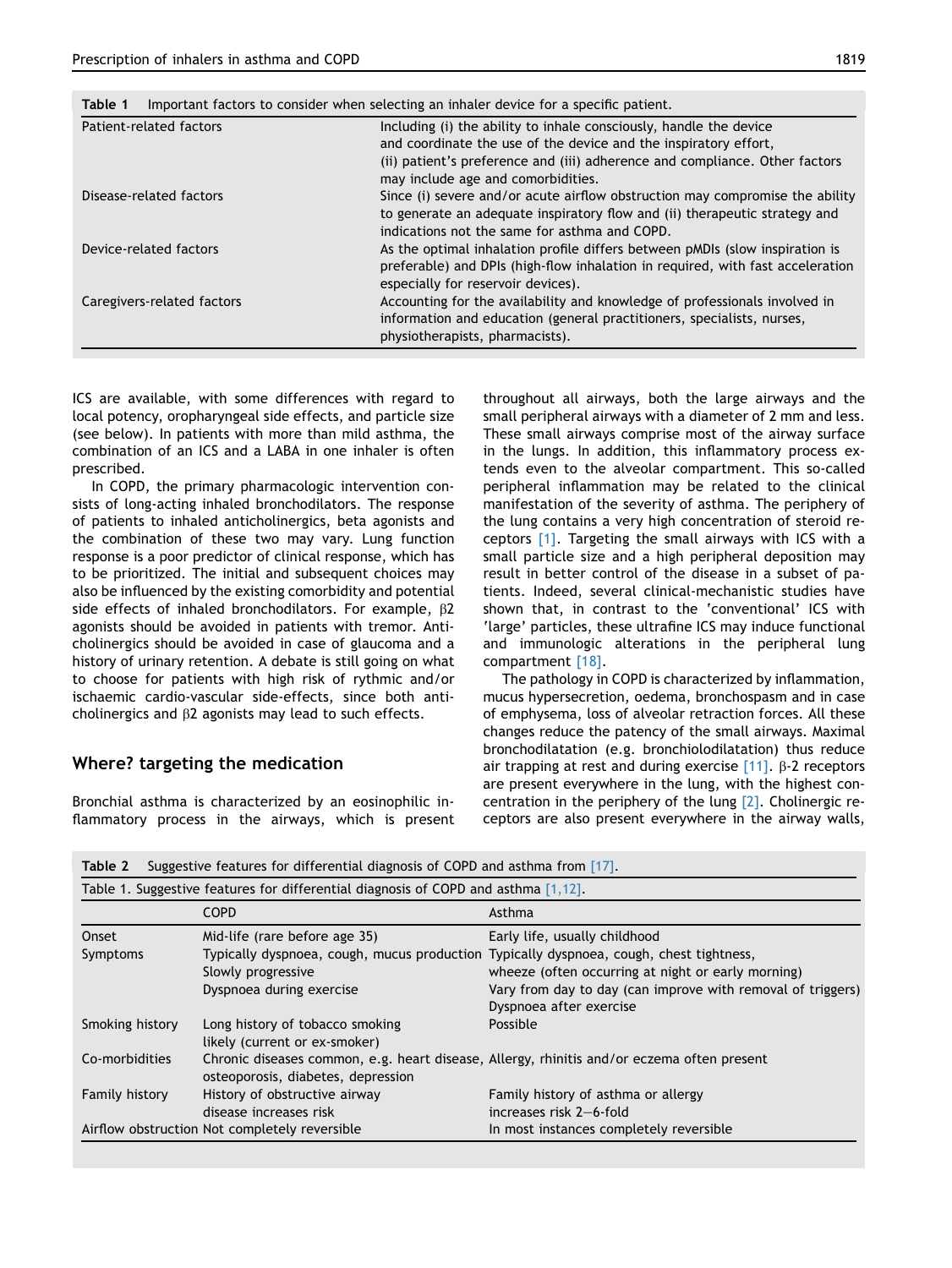

Figure 1 Choosing an inhalator: decision tree in adults with COPD and asthma from [\[4\]](#page-4-0).

but with a somewhat higher concentration in the more proximal airways [\[3\].](#page-4-0)

# How? matching patient, molecule, dose and device

We propose that the choice for a particular inhaler device in a given patient should follow the algorithm shown in Fig. 1. The first step addresses the issue of whether the patient can inhale medication consciously. Elderly patients with cognitive limitations are limited in these abilities. The second step addresses the issue of whether the patient can generate a minimal inspiratory flow. Patients with COPD and severe hyperinflation and asthma patients during exacerbations may have reduced ability to generate an adequate inspiratory flow rate through DPIs, especially those with a high internal resistance [[19](#page-4-0)]. Finally, the third step concerns adequate hand-lung coordination. According to this algorithm, Fig. 1 proposes different options (Blocks A to E) to be considered in different patient types.

Block A refers to patients with adequate inspiratory flow rate and good coordination. Any available DPI and pMDI can be prescribed. In case of oropharyngeal complaints a pMDI with a low oropharyngeal deposition or a traditional pMDI combined with a spacer should be considered.

Block B relates to patients with sufficient inspiratory flow but poor hand-lung coordination. A traditional pMDI is not sufficient in this case. Options now include a new pMDI with a low oropharyngeal deposition, a breath-actuated pMDI, and a pMDI with spacer.

Block C includes patients with insufficient inspiratory flow but adequate coordination. Examples are severe COPD patients and patients with severe asthma and recurrent exacerbations. Options now include a usual pMDI, a breathactuated pMDI and a pMDI with a spacer.

Block D refers to patients with insufficient inspiratory flow and insufficient coordination. Options now include a breath-actuated pMDI and a pMDI with a spacer.

Finally, Block E relates to patients who are not able to inhale medication consciously. A pMDI with spacer or a nebulizer should be considered in this situation.

In addition it is important to try to avoid mixing devices (e.g. pMDI and DPI) in the same patient. It is difficult to remember technique for both and there is evidence that mixed devices are associated with worse disease control in asthma [\[16\].](#page-4-0)

# Conclusion

An optimal match between patient and device may be achieved by applying a simple four-model  $(3 W-H)$  question (Who-What-Where-How) approach. We recognize that this is an empirical proposal that needs prospective experimental validation but we hope that, in the meantime, physicians around the globe may find it helpful to make the best inhaler device choice for patients with chronic airway disease.

# Conflicts of interest

Richard Dekhuijzen has received reimbursements for attending symposia, fees for speaking, organising educational events, funds for research or fees for consulting from AstraZeneca, Boehringer-Ingelheim, Chiesi, Merck Sharp & Dohme, Mundipharma, Novartis, Takeda, Almirall and Teva.W. Vincken has received reimbursements for attending symposia, fees for speaking or fees for consulting from AstraZeneca, Boehringer-Ingelheim/Pfizer, Chiesi, GlaxoSmithKline, Meda Pharma, Mundipharma and Novartis. He is member of the Aerosol Drug Management Improvement Team (ADMIT).J.C. Virchow has received